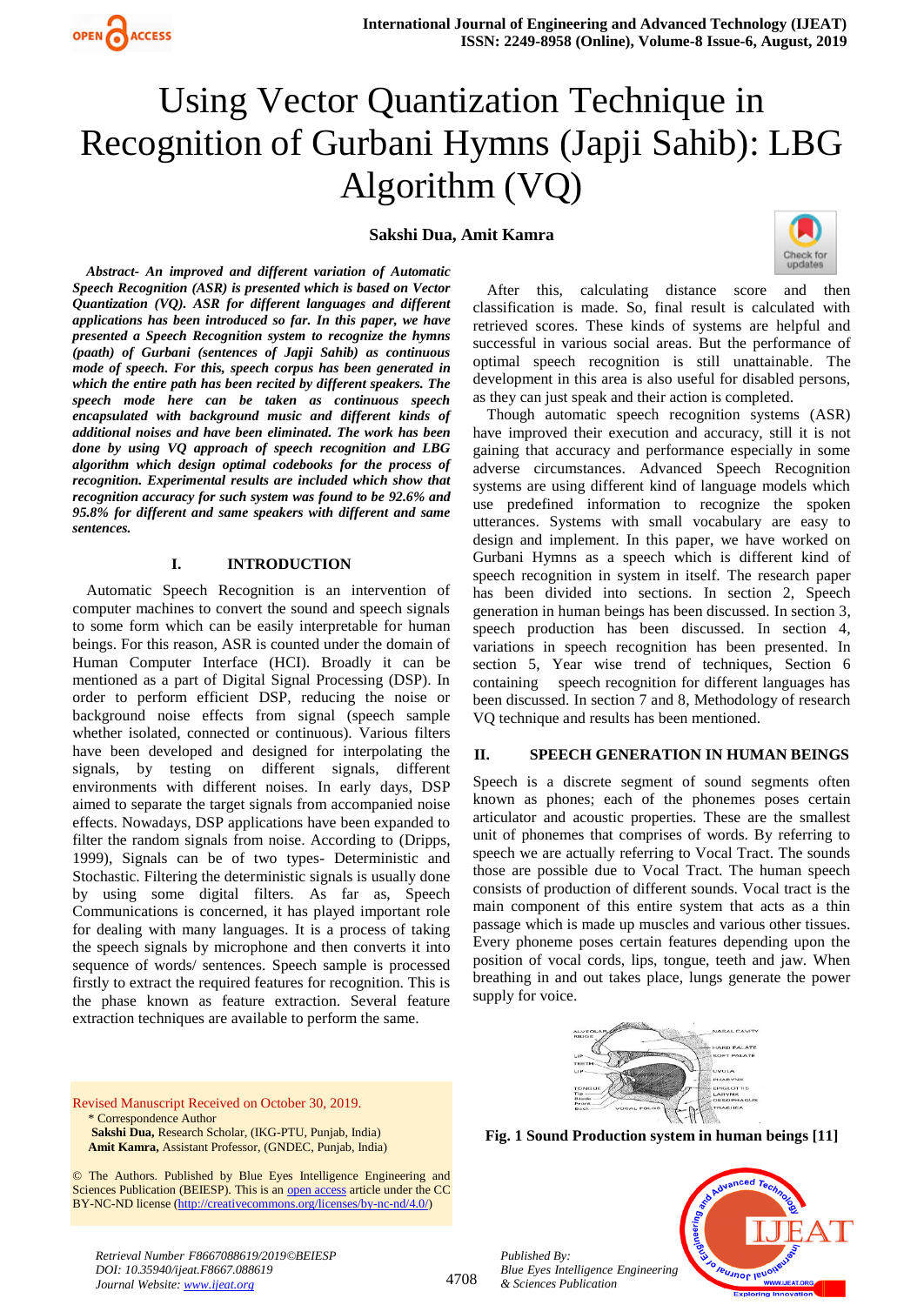This airflow vibrates the Vocal folds in the larynx to make basic sounds of voice. This process is known as phonation. There is an opening between vocal folds which is known as Glottis. The generated sound is weak enough which is strengthened by the process of resonance. So, we can say there are three significant mechanisms which are involved in production of speech.

- a) Energy is generated by the lungs with the help of air that passes through them. This is the process of **Respiration.**
- b) Sound is produced by vocal folds inside the larynx. This is the process of **Phonatory System.**
- c) The generated sound is then strengthened, filtered and shaped by articulators. This is the process of **Articulation** in mouth.

#### **III. SPEECH PRODUCTION PROCESS AND PRODUCTION MODEL**

Speech is the primary input that is required to initiate the process of speech recognition and producing a sound is a complex mechanism. Speech in various languages can be provided to the system to be recognized and understand. Speech engines play significant role for doing so. Dataset plays vital role to do so. This is the domain of HCI, where mechanical recognizer converts the speech signals (input) to some typed transcripts. This mechanism is able to accept the sound waves of speech, process it and generates the output by recoding the information in particular to target language. Speech is an acoustic wave which gives information for the words/sentences which are being spoken by speakers or users of relative language.



**Fig. 2 Speech Production mechanism [30]**

## **IV. VARIATION IN SPEECH RECOGNITION TECHNOLOGY**

There are various forms of Speech Recognition systems starting from word to sentence level. At beginning it was performed to recognize the words i.e., Isolated Speech Recognition. Here, only words were able to be recognized [0000], [0000], [0000], [0000], [000], [000]. Then, researchers forwarded towards *Connected Speech Recognition* where words with minimal pause

were able to be recognized  $-$  [ $\Box$  $\Box$  $\Box$  $\Box$  $\Box$ ], [ $\Box$  $\Box$  $\Box$  $\Box$ ], [ ]. Nowadays, *Continuous Speech Recognition*, CSR in which speech of a human being is interpreted and recognized by machine in an efficient manner. The speech with no pause is considered here- [00000 000 00 0000 00 **],** [00 000 0000 ]. Other than approaches, the performance of speech recognition relies upon the design of system and various parameters like mode of speaking, style of speaking, accent of speaker, pronunciation, vocabulary size, variability in transducer and numerous adverse conditions.

# **V. YEAR WISE TREND OF TECHNIQUES**

In early times, ASR system was the concept of acousticphonetic process, where one of the aim was to describe the phonetic features of speech signal and then explaining how they are recognized acoustically in given speech signal. These features were indicating number of phonemes, articulation way. LPC is one of the techniques which was used by Atal and Itakura in 1960's that significantly estimated the vocal tract response of human speech. By the mid of 1970, pattern recognition technique with the application of LPC, was proposed and designed by Itakura, Rabiner and Levinson. In this time, Tom Martin also founded the Speech Recognition Commercial Company known as Threshold Technology Inc. this company introduced real ASR product known as VIP-100 system which was able to influence Advanced Research Projects Agency (ARPA) of U.S.A. Between 1980 and 1990 speech recognition systems posed another improvement by using template-based approach. The concept of HMM came into existence and understood by few labs. ( IBM and IDA). After the publication of its theory, HMM became the esteemed method for ASR. The hidden Markov model, which is a doubly stochastic process, models the intrinsic variability of the speech signal (and the resulting spectral features) as well as the structure of spoken language in an integrated and consistent statistical modeling framework **(Rabiner 2004)**. In 1980's, another technology named as Artificial Neural Network (ANN) was introduced but unfortunately failed to yield optimal results. Error Propagation Method was used as a training method to mimic the human like reasoning. In early times, Neural Network (NN) was made to recognize simple speech of few words (Isolated Speech Recognition) and yielded optimal results. Towards the end of this decade, discriminative training and kernel based technique known as Support Vector Machines (SVM) came into trend, which was based on classification. Then, several new and different speech recognition systems were introduced like- SPHINX, BYBLOS and DECIPHER from CMU, BBN and SRI respectively. CMU Sphinx successfully trained the context-dependent phonemes and showed significant results for LVSRS (Large Vocabulary Speech Recognition Systems). ATIS, process involving spontaneous speech conversation, WSJ system for the transcription of speech (spoken paragraphs) from wall street journal and size of dataset was 60K words. In late 1990's remarkable progress was made towards the development of Software tools and processing of tens of thousands of phone units was possible. Cambridge University team under the guidance of Steve Young, introduced new system known as Hidden Markov Model Tool Kit (HTK), and it was widely accepted tool for ASR. Year wise utilization of techniques has been shown in Table 1.

*Published By: Blue Eyes Intelligence Engineering & Sciences Publication* 



*Retrieval Number F8667088619/2019©BEIESP DOI: 10.35940/ijeat.F8667.088619 Journal Website: www.ijeat.org*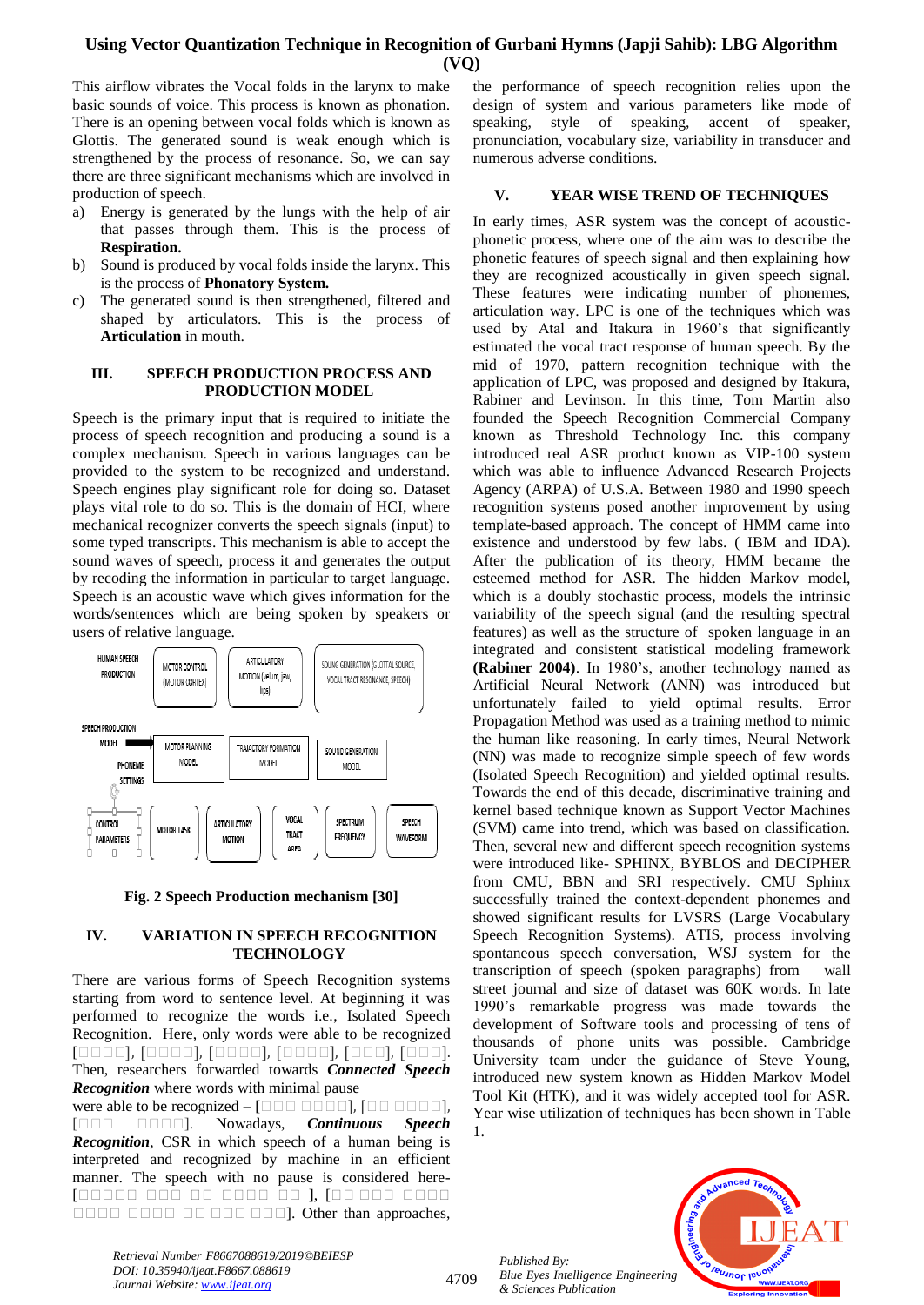

| Year              | <b>Technique used</b>                                                                    |  |  |  |  |  |
|-------------------|------------------------------------------------------------------------------------------|--|--|--|--|--|
| 2018              | PLC(Packet Loss Concealment)                                                             |  |  |  |  |  |
| 2018              | HMM&MFCC, LPC, PLP                                                                       |  |  |  |  |  |
| 2018              | HMM, K-Means Clustering, MFCC                                                            |  |  |  |  |  |
| 2018              | Pattern Matching, MATLAB CODE                                                            |  |  |  |  |  |
| 2018              | LPC, SVM (SM-SVM & LS-SVM)                                                               |  |  |  |  |  |
| 2018              | Spectral-Domain Speech Enhancement Technique                                             |  |  |  |  |  |
| 2017              | Voice Activity Detection, Speech Enhancement<br>Algorithm, HMM, PC-Based MATLAB Programs |  |  |  |  |  |
| 2017              | Concluded HMM Optimum for NLP                                                            |  |  |  |  |  |
| 2017              | GMM-HMM, MFCC, PLP Features                                                              |  |  |  |  |  |
| 2017              | HMM, MLP & MLE                                                                           |  |  |  |  |  |
| 2017              | HMM, HTK, GMM-HMM                                                                        |  |  |  |  |  |
| 2016              | HMM & OOV                                                                                |  |  |  |  |  |
| 2016              | $HMM + DNN$ , $HMM + GMM + DNN$                                                          |  |  |  |  |  |
| 2016              | HMM + New Improved MFCC                                                                  |  |  |  |  |  |
| $\overline{2015}$ | MFCC, HMM, MLP, RBPNN, SVM, LVO                                                          |  |  |  |  |  |
| 2015              | MFCC, LPCC, PLP, LPC                                                                     |  |  |  |  |  |
| 2015              | MFCC, LPC, VO, HMM                                                                       |  |  |  |  |  |
| 2015              | $HMM + VO (LBG)$                                                                         |  |  |  |  |  |

#### **Table 1. Year wise utilization of techniques**

#### **VI. SPEECH RECOGNITION FOR DIFFERENT LANGUAGES**

ASR has performed significant role in different languages and has achieved remarkable performance. Different recognition techniques with different feature extraction methods have shown ASR a successful domain under HCI. Different languages for which ASR has been used, discussed below-

#### *A. Automatic Speech Recognition in Assamese Language*

Assamese is an official language of Assam state. Its phonetic character has been derived from Sanskrit. It has 11 vowels and 41 consonants in its script. Assam is a semiliterate state (Ghai, 2012). Sarma have worked for Assamese Speech Recognition, by developing numeral recognition system. Here, two variations- Gender and Mood were taken in consideration while recording and 10 numeral digits were spoken at KHz via mono channel microphone. LPC and PCA were used as feature extraction techniques to extract speech sounds and other irrelevant features. LVQ is comprised of Self Organised Map and Multi Layer Perceptron network used as classifiers. Success rate of this recognition rate was found to be 95%. Singh et. al. developed speech recognition system for Assamese language by using Deep Neural Network (DNN) by using Long Short Term Memory Network, which is a special kind of RNN (RECURRENT NEURAL NETWORK). MFCC was used as feature extraction technique in this work and 100% accuracy rate was achieved in this development.

*B. Automatic Speech Recognition in Hindi Language*

HHindi is an official language in Himachal Pradesh, Bihar, Uttar Pradesh, Chhattisgarh and Jharkhand. This language was first used with Brahmi Script. In 11th century AD onwards, it was written with Devanagri Script. Hindi language possesses 40 consonants, 10 vowels and 2 modifiers (Ghai, 2012). Samudravijaya developed a speaker independent/ continuous speech recognition system for spoken queries of railways reservation in Hindi Language. The dataset was containing 320 sentences and 161 words. The system used 10 speakers both male and female and developed by using HMM technique. Kumar and Aggarwal worked for developing an ASR for recognizing isolated words of Hindi Language. HMM was used to train and test the system by using MFCC as feature extraction. Dataset of 30 words was used with accuracy of 94.63%.

#### *C. Automatic Speech Recognition in Bengali Language*

Bengali is official Language in Bengal and is second most commonly spoken language in Language. The main aspect about this language is that National Anthem of our nation has been written in Bengali Language and the name of our national animal is also named as The Royal Bengal Tiger. For Bangladesh, Bengali is an official language. Phonemic inventory of Bengali contains 29 consonants and 14 vowels including 7 nasalised vowels (Ghai, 2012). Chowdhury has worked to develop ASR for Bangla by using CMU-SPHINX tool. Two different decoders were used which gave two different accuracy rates- 90.65% and 86.79% respectively. Hasnat et. al. developed Isolated and Continuous ASR for Bangla Language by using HTK tool. To eliminate noise, Adaptive filter was used. MFCC for extracting the features and HMM training model was used for training the system. For isolated recognition 90% and Continuous speech 80% accuracy was achieved.

## *D. Automatic Speech Recognition in Punjabi Language*

Kumar has developed a speaker dependent, real time, isolated and connected words recognition ASR system. This system used medium sized vocabulary. For this system they made use of VQ and DWT techniques. LPC analysis was used for feature extraction process. The system was trained for 1500 isolated words and 500b isolated words were used for evaluating the performance. The entire performance/accuracy that was observed for isolated words was 61% and lesser for connected words. Kumar and Singh developed Automatic Spontaneous Punjabi Speech Recognition System. For the execution, they have used Sphinx toolkit and Java programming. The system generated 98.6% accuracy for Punjabi sentences.

#### *E. Automatic Speech Recognition in Urdu Language*

Urdu, being national language of Pakistan, is one of 22 scheduled languages in India and official language of 5 states. Urdu is mutually intelligible with standard Hindi spoken in India. Urdu has recognised dialects such as Dakhni, Rekhta and Modern Vernacular Urdu. It has 28 consonants and 10 vowels (Puncase\_study). Raza et. al. developed a Spontaneous ASR for Large Vocabulary dataset. For this system they have used HMM and Sphinx 3.



*Retrieval Number F8667088619/2019©BEIESP DOI: 10.35940/ijeat.F8667.088619 Journal Website: www.ijeat.org*

*Published By: Blue Eyes Intelligence Engineering & Sciences Publication*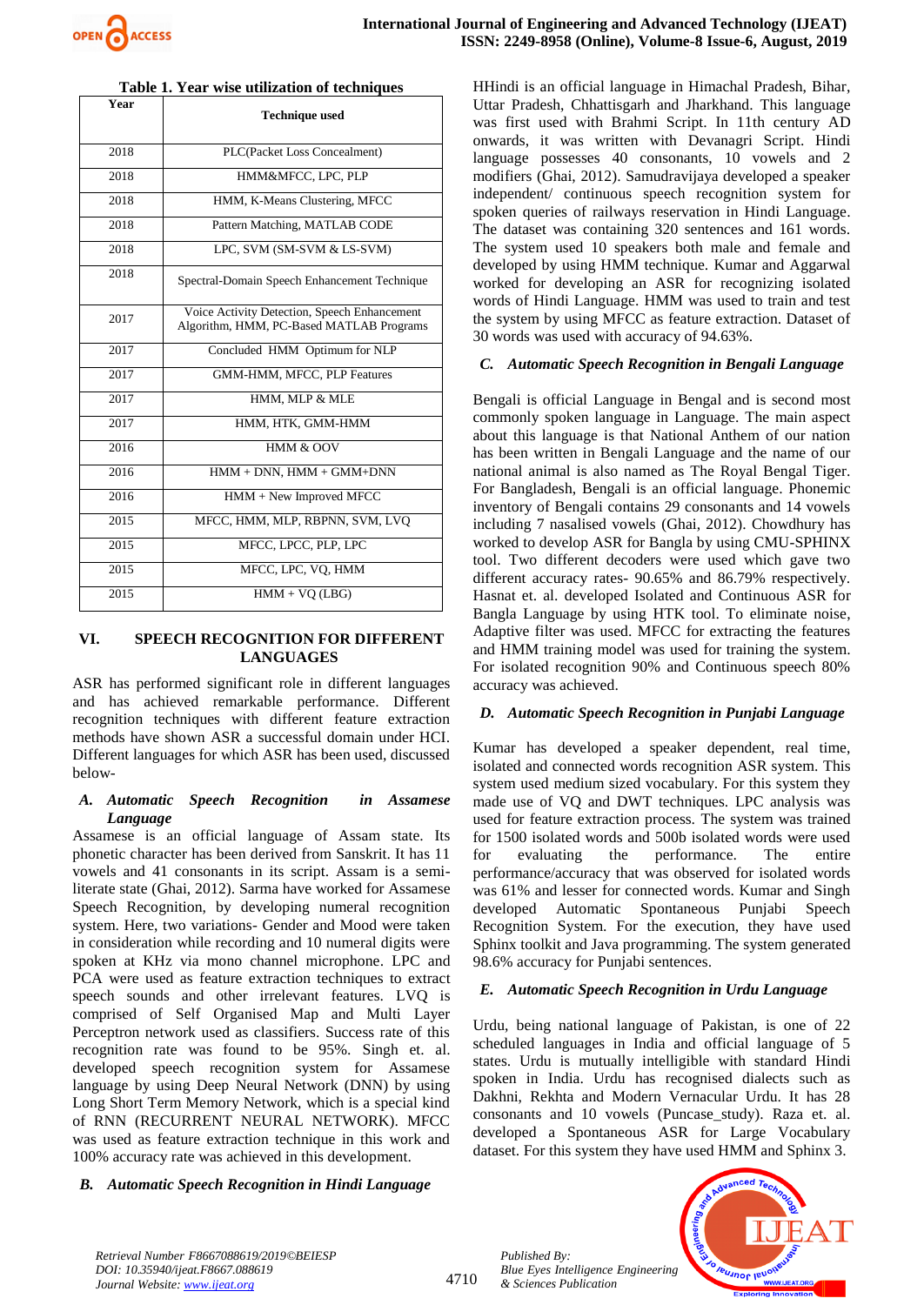As a speech, spontaneous conversation from Urdu speakers as a interview data has been recorded. Sarfraz et. al. developed Large Vocabulary Continuous Speech Recognition system for Urdu Language. CMU Sphinx Open Source Toolkit was made use for this system. The training data for system was recorded in noisy environment.

#### **VII. PROBLEM STATEMENT**

In this work we have worked for the new concept of speech recognition. Recognition of recited hymns in Gurudwara Sahib has been done so far. Japji Sahib Ji has been recognized by machine by using MFCC and LBG (VQ) algorithm.

## **VIII. WHY VECTOR QUANTIZATION FOR SPEECH RECOGNITION?**

Vector quantization is the quantization of data in contiguous blocks referred as vectors. Quantization is the mapping process of infinite scalar/vector quantities to finite scalar/vector quantities. Quantization perform significant role in signal processing, speech processing and image processing. VQ has spread wings in these areas with development of algorithms like (LBG) Linde Buzo Gray algorithm.



**Fig. 3 Block Diagram of Vector Quantizer [31]**

Vector quantization poses some limitations also like computational complexity and memory requirements, required for searching/storing codebooks. VQ in the field of speech coding was involved by Dudley and Smith in 1960. There are numerous techniques of vector quantization with own limitations and advantages. Each technique is supposed to decrease spectral distortion, computational complexity and requirements for memory. Several techniques of VQ are- Split Vector Quantization (SVQ) technique, Multistage Vector Quantization (MSVQ) technique, Split-Multistage Vector Quantization (S-MSVQ) technique and Switched Split Vector Quantization (SSVQ) technique. The performance of each and every technique depends upon efficient codebooks and codebooks are generated by using wide training set. It has been noticed that by decreasing the number of bits for generating codebooks also decreases the computational complexity and memory requirements but increases spectral distortion.

#### **IX. WHAT IS LBG ALGORITHM**

For implementing our work, LBG algorithm has been deployed. Vector Quantization technique generates the codebooks and codebooks here are generated by using iterative algorithm called LBG (Linde-Buzo-Gray) algorithm. This algorithm uses training sequence as input. Training sequence is a set of LSF vectors which are obtained from speakers of different groups and ages. Speech signals can be recorded in open environments and computer rooms. In this research work, speech signals have been recorded in room with different backgrounds and allowed music.

LBG algorithm works in following manner-

 Obtaining the training sequence from set of speech samples which are recorded in different kind of environments.

Finding a Cendroid i.e., initial codebook obtained from training sequence.

Splitting of Cendroids into relevant set of codeword's.

Computing D, the difference between training sequence and codeword's.

Obtain new Cendroids by replacing old ones.

Repeating above process until required number of codewords in codebook are introduced.

#### **X. STEPS OF IMPLEMENTATION, DESIGNING DATABASE AND RESULT EVALUATION**

The proposed system of Gurbani Recognition has been implemented by using VQ (Vector Quantization) and LBG algorithm where optimal codebooks have been generated so far. For extracting features MFCC technique has been involvedthis system is able to recognize recited Gurbani hymns. The system is speaker independent continuous speech recognition using dataset which is developed exclusively for proposed system. The recognition of this kind, not only faces the barrier of ordinary background noises but background music also. So this was challenging fact of our system.



## **Fig. 4 Proposed Speech Recognition System**

#### *1) Designing of Database*

*Published By:*

*& Sciences Publication* 

In this research work, the database has been designed for recognizing the Gurbani Hymns.



*Retrieval Number F8667088619/2019©BEIESP DOI: 10.35940/ijeat.F8667.088619 Journal Website: www.ijeat.org*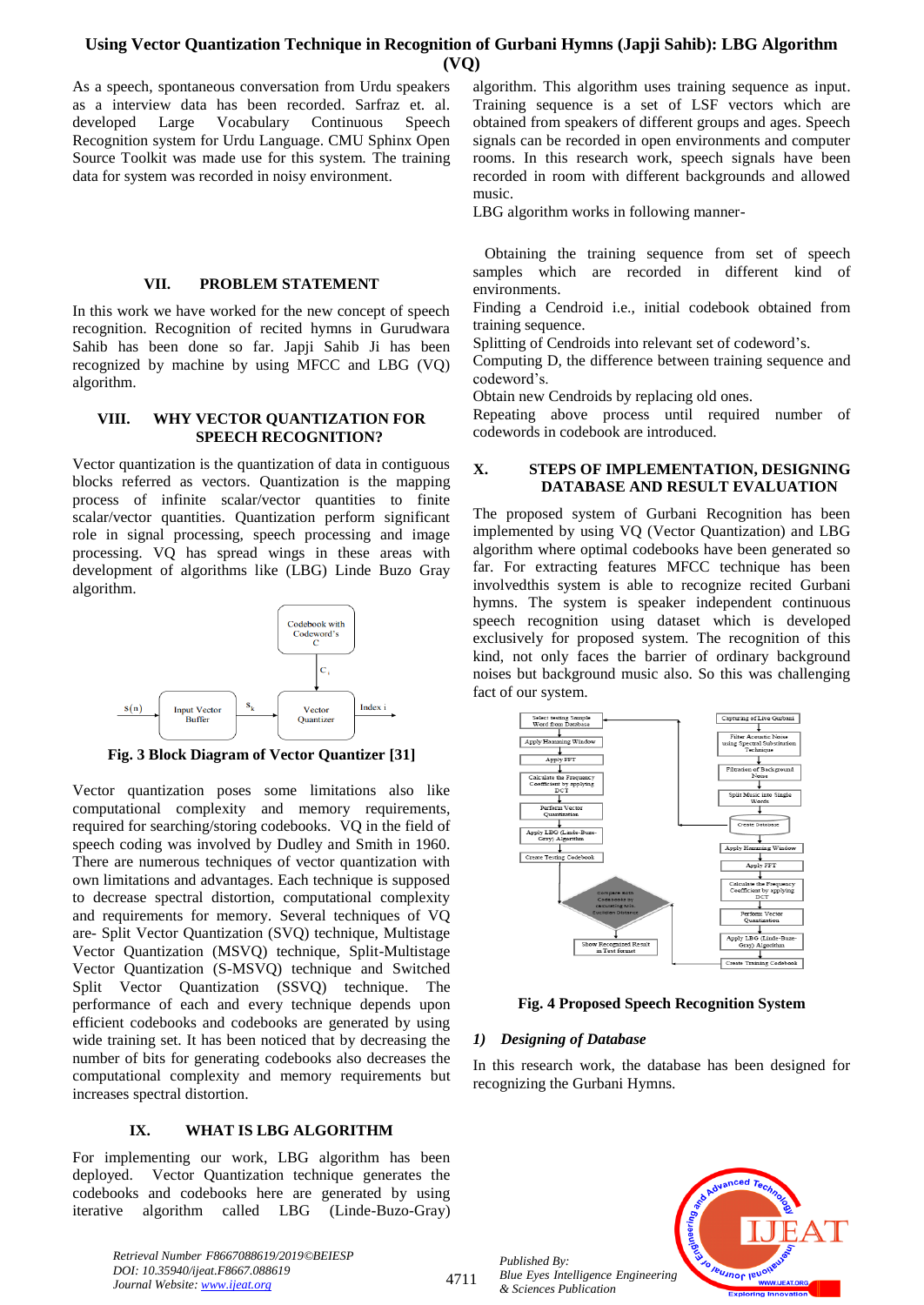

**Table 2. Details of Utterances and Speakers**

| Speech                    | <b>Accent and</b>                           | <b>No. of Males</b> | No. of         |  |
|---------------------------|---------------------------------------------|---------------------|----------------|--|
| Corpus                    | Language                                    |                     | <b>Females</b> |  |
| <b>Training</b><br>Corpus | Gurbani Hymn<br>(Japji Sahib)<br>Continuous |                     | 21             |  |

The size of the database contains 1092 sample files, recorded from 26 different speakers twice. The sentences have been recited in continuous way along with background music. The speech samples have been recorded by using optimal quality microphones and by using NCH Suite software. Speakers were in the age of 18-65 years. While training of system 1006 sentences were used (26 speakers, 21 Females and 5 male speakers). Sampling rate for samples was 44.1 kHZ and are recorded by using unidirectional microphone.

#### *2) Feature Extraction phase*

The main role of feature extraction is to extract the set of features or properties from input speech signal. Such features carry significant characteristics of speech information. Various feature extraction techniques are – Principal Component analysis (PCA, which is non linear and faster method). Linear Discriminative Analysis (LDA, which is linear and best classification method). Linear Predictive Coding (LPC, which is static feature extraction method). Cepstral Analysis, a static feature extraction method. Mel-Frequency Scale Analysis where Mel scale is computed. Filter Bank Analysis method which is filter based feature extraction method. (MFCC) Mel-frequency cestrum coefficient method is robust and dynamic method. Wavelet technique or spectral subtraction method is also robust extraction method. RASTA (Relative Spectra Processing, method which is used in noisy speech recognition.

In this work, MFCC has been used to perform the feature extraction method. The working pattern of MFCC can be represented as-



# **Fig. 5 Block Diagram representation for extracting MFCC features [24]**

The process of MFCC consists of preprocessing phase where framing of speech samples and windowing is carried out. FFT is then calculated for every frame of input speech to obtain the frequency components. Thirdly, logarithmic filter bank is applied. DCT is calculated against the Mel Scaled filtered bank. In this work, the input speech is sampled at 44.1 kHz, and processed at 10 ms frame rate with a Hamming window of 30 ms.

## *3) Training Phase*

1006 samples have been involved in the process of Training where 28 speakers were used (22 Female and 6 Male). Firstly, input of spoken sentences of Japji Sahib Ji.

*Retrieval Number F8667088619/2019©BEIESP DOI: 10.35940/ijeat.F8667.088619 Journal Website: www.ijeat.org*

Segmentation of words was done so far.

At last, training file will be created for all the input sentences.

| <b>COTHEFRE</b><br><b>New</b><br>Open<br><b>Company</b><br><b>Banker</b> | <b>Import</b><br><b>Cata</b> | ы<br>Save | <b>Dew Variable</b><br>1 - Open Varade . -<br>Visitagace : Cara Histagece >         | al Analyza Code<br><b>A.2 Run and Time</b> | <b>JOHN Commercial : *</b> | h<br><b>Simular</b><br>Layout | <b>IS Freterences</b><br>æ<br>Set Path<br>Add-One<br><b>Life Paradell +</b> | Fil Community<br>$\left( 2\right)$<br><sup>(b</sup> Request Support)<br><b>L. Lewis MATLAS</b><br>٠ |                   |
|--------------------------------------------------------------------------|------------------------------|-----------|-------------------------------------------------------------------------------------|--------------------------------------------|----------------------------|-------------------------------|-----------------------------------------------------------------------------|-----------------------------------------------------------------------------------------------------|-------------------|
| <b>ALK</b>                                                               |                              |           | <b>HANALE</b>                                                                       |                                            | <b>COLOR</b>               | <b>STELLING</b>               | <b>RIGHTSMAN</b>                                                            | RESOURCES.                                                                                          |                   |
| <b>++ BB</b><br>Current Folder                                           | $\alpha$                     |           | * E * MATLAB CODING * Shakshi Robin Bedi NLP Daviet * FINAL Code *<br>Command Wedow |                                            |                            |                               |                                                                             |                                                                                                     | ø<br>Workspace    |
| Name ~                                                                   |                              |           |                                                                                     |                                            |                            |                               |                                                                             |                                                                                                     |                   |
| announcement gentle                                                      |                              |           | $-0.1180$                                                                           | $-0.4821$                                  | $-0.8321$                  | $-0.6153$                     | $-0.2036$                                                                   | $-1.0785$                                                                                           | Name -<br>Value   |
| sampleSm4a                                                               |                              | $\lambda$ | 0.6315                                                                              | $-0.3633$                                  | $-0.1632$                  | $-0.3852$                     | 0.7009                                                                      | $-0.4522$                                                                                           |                   |
| sample? mAis<br>sample! mda                                              |                              |           | 0.0089                                                                              | $-0.4939$                                  | $-0.6053$                  | $-1.0058$                     | $-0.2977$                                                                   | $-0.5675$                                                                                           |                   |
| <b>H</b> it mat                                                          |                              |           | 0.1224                                                                              | 0.5894                                     | 0.8648                     | 0.5991                        | 0.2869                                                                      | 0.1448                                                                                              |                   |
| <sup>6</sup> Load Los<br>M Mool Mantar edit.jpg<br>M Mool Mantaripo      |                              |           | Columns 505 through 510                                                             |                                            |                            |                               |                                                                             |                                                                                                     |                   |
| 6) meter.m<br>mallibudiani m                                             |                              |           | 9.8242                                                                              | 9.3302                                     | 7,7397                     | 7.8610                        | 9.2787                                                                      | 8,6000                                                                                              |                   |
| meth.m                                                                   |                              |           | $-2.3659$                                                                           | $-1.9471$                                  | $-3.0380$                  | $-2.8959$                     | $-2.4039$                                                                   | $-2.1706$                                                                                           |                   |
| Abund da an                                                              |                              |           | $-2.0054$                                                                           | $-1.5719$                                  | $-2.1753$                  | $-2.1103$                     | $-1.3317$                                                                   | $-1.6373$                                                                                           |                   |
| <b>GAIMANIPA M</b>                                                       |                              |           | $-3.0226$                                                                           | $-2.7698$                                  | $-3.4634$                  | $-3.2421$                     | $-2.3546$                                                                   | $-2.4959$                                                                                           |                   |
| distaura<br>detectVoiced1.m                                              |                              |           | $-3.4950$                                                                           | $-4.4511$                                  | $-4.2213$                  | $-3.2255$                     | $-3,0959$                                                                   | $-4.9558$                                                                                           |                   |
| detectionced.m                                                           |                              |           | 0.9558                                                                              | $-0.4023$                                  | 1.1769                     | 1.2920                        | 0.7592                                                                      | $-1.7164$                                                                                           |                   |
| allunat                                                                  |                              |           | $-1.4803$                                                                           |                                            |                            |                               |                                                                             |                                                                                                     |                   |
| <b>MA</b> Alexa                                                          |                              |           |                                                                                     | $-3,4071$                                  | $-0.6865$                  | $-0,7371$                     | $-0.5183$                                                                   | $-3,0556$                                                                                           | KT.               |
| <b>M 7.698</b>                                                           |                              |           | $-0.6507$                                                                           | $-2,0045$                                  | $-0.2956$                  | $-1.1385$                     | $-0.1412$                                                                   | $-2.1318$                                                                                           | Command Hotory    |
| <b>M</b> 6.jpg<br><b>M</b> Sieg                                          |                              |           | 1.7296                                                                              | 2.4847                                     | 2.3806                     | 1,4598                        | 2.5947                                                                      | 0.5477                                                                                              | figure, imshow(d) |
| $M = 4.660$                                                              |                              |           | $-0.1179$                                                                           | 0.0179                                     | $-0.4174$                  | $-1.1219$                     | $-0.9050$                                                                   | $-1.3690$                                                                                           | $\overline{2}$    |
| $-2.09$                                                                  |                              |           | $-0.0956$                                                                           | 0.0073                                     | $-0.2439$                  | $-0.5172$                     | $-0.1997$                                                                   | 0.1075                                                                                              |                   |
| $M_{2,00}$                                                               |                              |           | $-0.6003$                                                                           | $-0.3791$                                  | 0.3211                     | 0.8068                        | 0.6599                                                                      | $-0.1466$                                                                                           | clc               |
| <sup>18</sup> 1.jpg                                                      |                              |           | $-0.4412$                                                                           | $-0.5273$                                  | $-0.1135$                  | 0.5073                        | $-0.2357$                                                                   | $-1.3790$                                                                                           | clear             |
| thain<br>test                                                            |                              |           | $-0.2799$                                                                           | $-0.1973$                                  | $-0.7774$                  | $-0.3039$                     | $-0.3405$                                                                   | $-1.0678$                                                                                           | close all         |
| regalizinggeg                                                            |                              |           | $-0.3638$                                                                           | $-0.9404$                                  | $-0.0380$                  | $-0.3504$                     | $-0.3579$                                                                   | $-0.6203$                                                                                           | eta1              |
| MainFile.m (Script)                                                      | $\hat{\phantom{a}}$          | Jπ        | $-0.6156$                                                                           | 0.0268                                     | $-0.5895$                  | $-0.2511$                     | 0.1923                                                                      | $-0.6155$                                                                                           | MainFile          |
| P - Paused: Press any key                                                |                              |           |                                                                                     |                                            |                            |                               |                                                                             |                                                                                                     |                   |

**Fig. 6 Training phase of words in proposed system**

Sampling rate was 44.1 kHZ and recording was done by using NCH Suite software, by using unidirectional microphone and under different background noises. During training, each word of speech is segmented which is shown in figure-



**Fig. 7 Segmentation of words in proposed system**

## **XI. RESULTS**

Based on following stated experiments, the system has achieved 95.8% accuracy with same speakers as of training but on different sentences with 12.67% WER. With different speakers and same sentences the designed system is yielding 92.6% and 13.89% WER, showed in Table 3.

**Table 3. Recognition Results**

| Exp.             | <b>Same Speakers,</b><br><b>Different Sentences.</b> |            | <b>Different Speakers Same</b><br><b>Sentences</b> |            |  |
|------------------|------------------------------------------------------|------------|----------------------------------------------------|------------|--|
| No.              | Recog.<br>Rate                                       | <b>WER</b> | Recog.<br>Rate                                     | <b>WER</b> |  |
| Exp <sub>1</sub> | 94.87                                                | 11.57      | 91.33                                              | 10.67      |  |
| Exp 2            | 94.42                                                | 10.75      | 93.56                                              | 11.88      |  |
| $Exp_3$          | 95.02                                                | 13.88      | 92.90                                              | 11.09      |  |
| Exp <sub>4</sub> | 94.45                                                | 11.97      | 94.06                                              | 10.98      |  |
| Exp 5            | 95.28                                                | 12.05      | 92.55                                              | 9.55       |  |
| Exp 6            | 94.78                                                | 9.95       | 91.34                                              | 12.45      |  |

*Published By: Blue Eyes Intelligence Engineering & Sciences Publication* 

4712